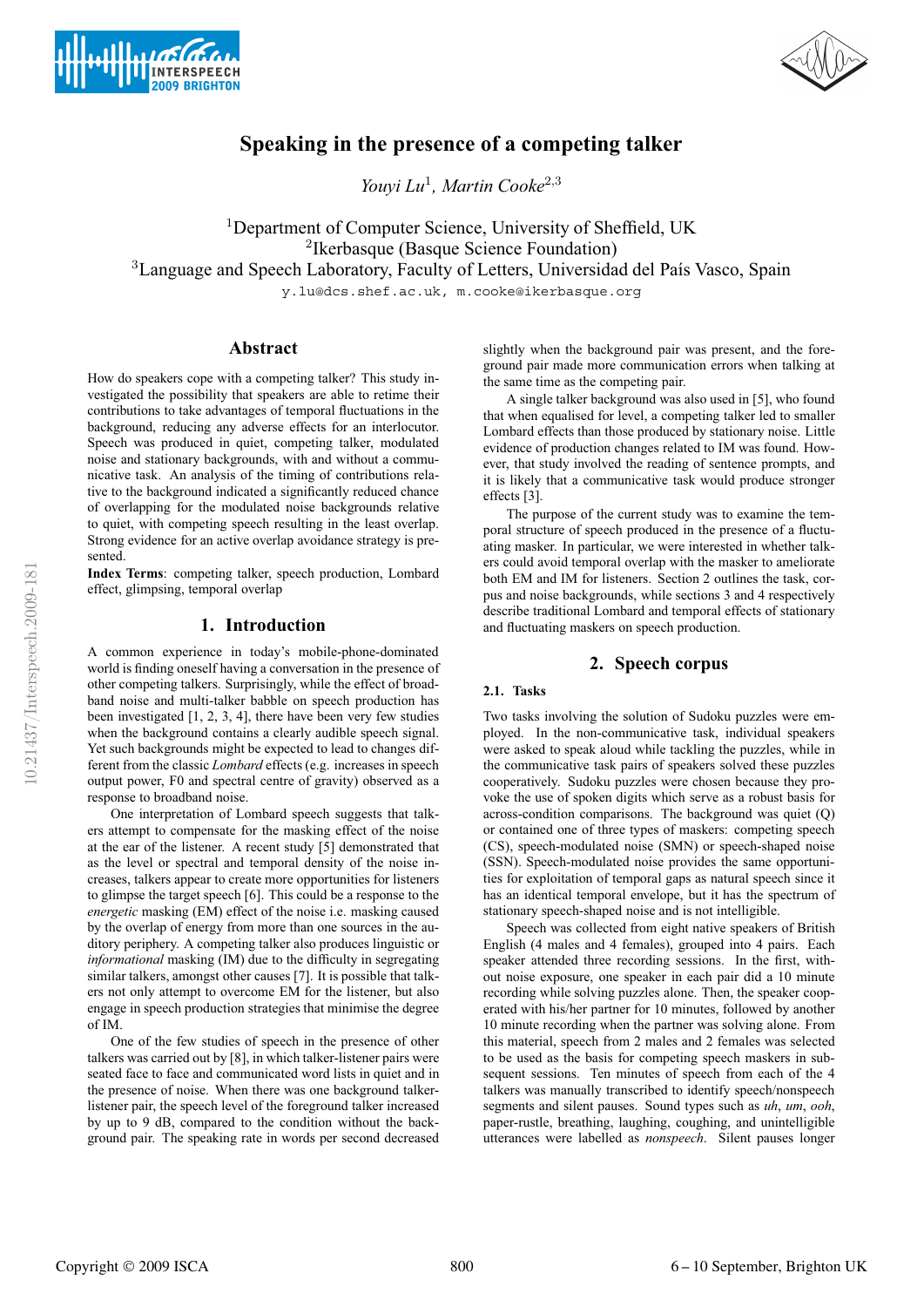than 100 ms were also identified. Each nonspeech segment was replaced with a silence of the same duration. The resulting four signals were used as the competing speech maskers. For each competing speech masker, a speech-shaped noise signal was generated by filtering white noise with a filter whose spectrum equalled the long-term spectrum of the speech segments of the competing masker, and the corresponding speech-modulated noise was formed by modulating the generated speech-shaped noise with the envelope of the competing speech masker.

Speakers participated in two further sessions on different days in which they solved puzzles alone (session 2) and with their partners (session 3) in the three noise conditions. Recordings lasted 10 minutes for each noise condition. In the third session, for each pair of speakers, the masker used in the competing speech condition contained a talker of the same gender, since this is known to provoke more IM [7].

#### **2.2. Recording**

Corpus collection sessions took place in an IAC single-walled acoustically-isolated booth. When working together, each pair of talkers sat at two sides of a table which had a barrier screen in the middle, providing some acoustic isolation to reduce crosstalk and to prevent eye contact forcing talkers to rely only on acoustic cues. Two Bruel & Kjaer (B & K) type 4190  $\frac{1}{2}$ inch microphones each coupled with a preamplifier (B  $&$  K type 2669) were fixed on the screen and directed towards each talker. When seated, the distance between the talker and the nearest microphone was set at approximately 20 cm.

Each talker's signal was further processed by a conditioning amplifier (B & K Nexus model 2690) prior to digitisation at 25 kHz with a Tucker-Davis Technologies (TDT) System 3 RP2.1. Simultaneously, maskers were presented diotically over Sennheiser HD 250 Linear II headphones using the same TDT system at 82 dB SPL, a level selected within the range known to provide sufficient energetic masking (e.g. [1] used 80, 90 and 100 dB; [2] used 85 dB) but still relatively low in order to elicit informational masking effects. It is known that listeners can exploit level differences between talkers [7], so an intense masker might conceivably reduce IM. Talkers wore headphones throughout, including for the quiet condition.

#### **2.3. Transcription**

Recordings were manually transcribed at two different levels: (1) speech/nonspeech segments and silent pauses  $(>100 \text{ ms})$ ; and (2) individual digits "one" to "nine". There were on average 12.3 instances (s.d.=4.2) of each digit available in each condition per talker.

### **3. Lombard effects**

The primary purpose of the current study was to examine the temporal effects of speaking in the presence of modulated noise backgrounds. However, we also wished to confirm the existence and size of traditional Lombard effects. Fig. 1 illustrates speech energy, F0, and spectral tilt as a function of task and background. For both tasks, noise backgrounds led to an increase in energy and mean F0 and a decrease in spectral tilt, with the greatest effect for SSN  $[F(3,21)=17.98, p<0.001, \eta^2=0.72$  for energy; F(3,21)=8.98, p<0.01,  $\eta$ <sup>2</sup>=0.56 for F0; F(3,21)=7.70,  $p<0.01$ ,  $\eta^2$ =0.52 for spectral tilt]. There was also a clear task effect which led to more extreme changes in energy and spectral tilt  $[F(1,7)=26.08, p<0.01, \eta^2=0.79$  for energy;  $F(1,7)=28.57$ ,  $p<0.01$ ,  $\eta^2$ =0.80 for spectral tilt] and a smaller effect for F0.



Figure 1: *RMS energy, F0 and spectral tilt as a function of task and background. Values shown are means over talkers and error bars indicate 95% confidence intervals, here and elsewhere.*

A competing talker and speech-modulated noise resulted in similar Lombard effects whether the communication factor was present or not. Given that these two maskers yield approximately equal EM, this result is compatible with the hypothesis that the size of speech production changes scales with the EM potential of the background noise [5]. In response to noise, an increase in speech level can benefit speech intelligibility due to an increase in signal-to-noise ratio, as well as the flattening of spectral slope which enables more of the speech to escape masking, at least for the maskers used here which had a lowfrequency bias. On the other hand, increases in F0 might be correlated with a change in speech level, and have been found to contribute little to speech intelligibility [9]. These findings extend the results of [5] using read sentences to a task involving communication.

The increase of speech level and the shift of spectral energy towards higher frequencies produced by the communication factor in the presence of noise were found in [3]. However, unlike [3] there was no *additional* effect of communication on the size of the noise-induced speech production changes in speech level, F0 and spectral tilt. It is unclear whether this discrepancy is due to task differences or other factors.

# **4. Temporal effects**

#### **4.1. Foreground-background overlap**

Here, the issue of whether talkers could avoid overlapping in time with a noise background was studied by measuring the length of temporal overlap between speech activity in the foreground talker and speech or speechlike (in the case of SMN) activity in the background masker. The overlap values were computed relative to the length of speech from the foreground, expressed as overlap percent, in order to normalise for differences in the amount of speech produced across conditions.

For each talker, the overlap was computed between the *foreground* speech segments produced in the backgrounds with temporal fluctuations (CS and SMN) and the *background* in which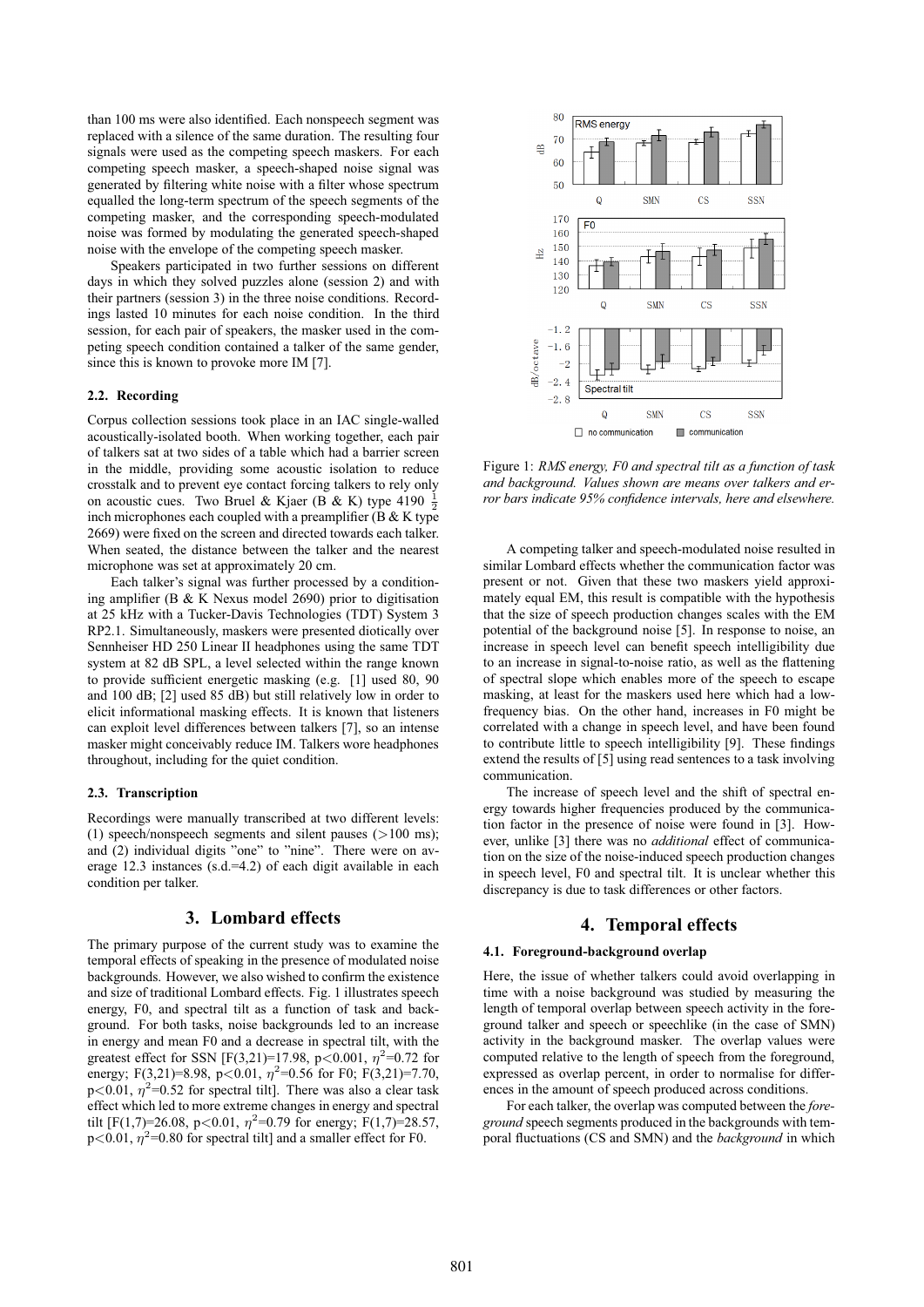the speech was collected (fig. 2). As a reference, for each talker, the overlap between speech segments produced in quiet and the background used in the fluctuating masker case was also computed. If talkers were attempting to make use of the gaps in the fluctuating background, one would expect to see a smaller degree of overlap relative to the quiet case.



Figure 2: *Overlap percent as a function of task and background. The leftmost bar shows the degree of overlap for a simulated talker (see section 4.4).*

Compared to quiet, both tasks produced a significant reduction in overlap in fluctuating noise conditions, with a greater reduction for competing speech  $[F(2,14)=44.82, p<0.001,$  $\eta^2$ =0.87]. In addition, compared to the task with no communication, the communicative task led to a significantly smaller overlap percentage in the backgrounds of SMN  $[p<0.05]$  and CS  $[p<0.01]$  but not in quiet  $[p=0.25]$ .

There are a number of ways in which speakers could reduce foreground-background overlap in CS and SMN relative to quiet. It is possible that talking more rapidly or changing pause length distribution might result in overlap reduction *without any active attempt* to time contributions relative to the background. Subsequent analyses addressed these issues.

#### **4.2. Speaking rate**

The mean speaking rate in each condition and for each talker was estimated using the digits extracted during corpus transcription. To accommodate the different numbers of digit exemplars in each condition, a certain number  $n_i$  of each of the digits  $i = 1..9$  (different for each digit but fixed across conditions) was chosen and speaking rate  $rate_c$  for condition c was computed according to:

$$
rate_c = \frac{\sum_{i=1}^{9} n_i}{\sum_{i=1}^{9} \sum_{k=1}^{n_i} d_{cik}} \tag{1}
$$

where  $d_{cik}$  is the duration of the kth exemplar of digit i in condition c. Fig. 3 shows a clear increase in speaking rate for the communicative task  $[F(1,7)=28.44, p<0.01, \eta^2=0.80]$  but no effect of noise background. Thus, speaking rate changes cannot account for the overlap reduction as a function of noise background. Further, while the difference in speaking rate across tasks might at first sight be considered as a contributory factor given the task differences in fig. 2, this is unlikely since in the quiet condition there was no task effect on overlap yet the task produced a significantly faster speaking rate.

#### **4.3. Mean pause duration**

Another factor which could lead to reduced overlap is a change in pause structure as a function of the background or task. Mean pause durations (fig. 4) do indeed show both task and background effects. The communicative task resulted in longer



Figure 3: *Speaking rate as a function of task and background.*

pauses overall [F(1,7)=9.70, p<0.05,  $\eta^2$ =0.58], although not in quiet. Both tasks showed longer pauses in the modulated noise conditions. For the communicative task, this trend was statistically significant [F(1.98,13.88)=9.04, p<0.01,  $\eta^2$ =0.56]. Comparison of figs 2 and 4 reveals a common pattern. Longer pause durations correlate strongly with decreasing amounts of overlap  $[\rho = -0.90, p < 0.05]$ . This finding is consistent with the idea that speakers wait until an appropriate point to make their contributions in the face of a modulated background. However, it is also possible that the mere presence of noise results in longer pauses. The rightmost bars of fig. 4 suggest otherwise. The mean pause duration for stationary noise is barely different from quiet  $[p>0.05]$ . SSN produces the largest Lombard effects (fig. 1) but has little effect on pause duration.



Figure 4: *Mean pause durations.*

#### **4.4. Simulated talkers**

There remains the possibility that the pause distribution varies as a function of the background (e.g. speakers matching their rhythm to that of a competing talker) without necessarily requiring *active* timing of contributions to avoid overlap. To test this idea, a simulated talker having the same distribution of pause and contribution lengths as the real talkers was constructed.

Example distributions of pause and contribution lengths for a single talker in quiet and competing speaker backgrounds are shown in fig. 5. To accommodate the long one-sided tail, gamma distributions with density given by

$$
f(x; \alpha; \beta) = \frac{x^{\alpha - 1} e^{-x/\beta}}{\beta^{\alpha} \Gamma(\alpha)}
$$
 (2)

parameterised by  $\alpha$  ("shape") and  $\beta^{-1}$  ("rate") were fitted to each pause and contribution distribution. A talker's pause structure in each condition was then simulated by alternately sampling from the gamma distributions for pauses and contributions to produce a sequence of the same length as the real speaker data. Fifty simulation sequences were produced for each condition.